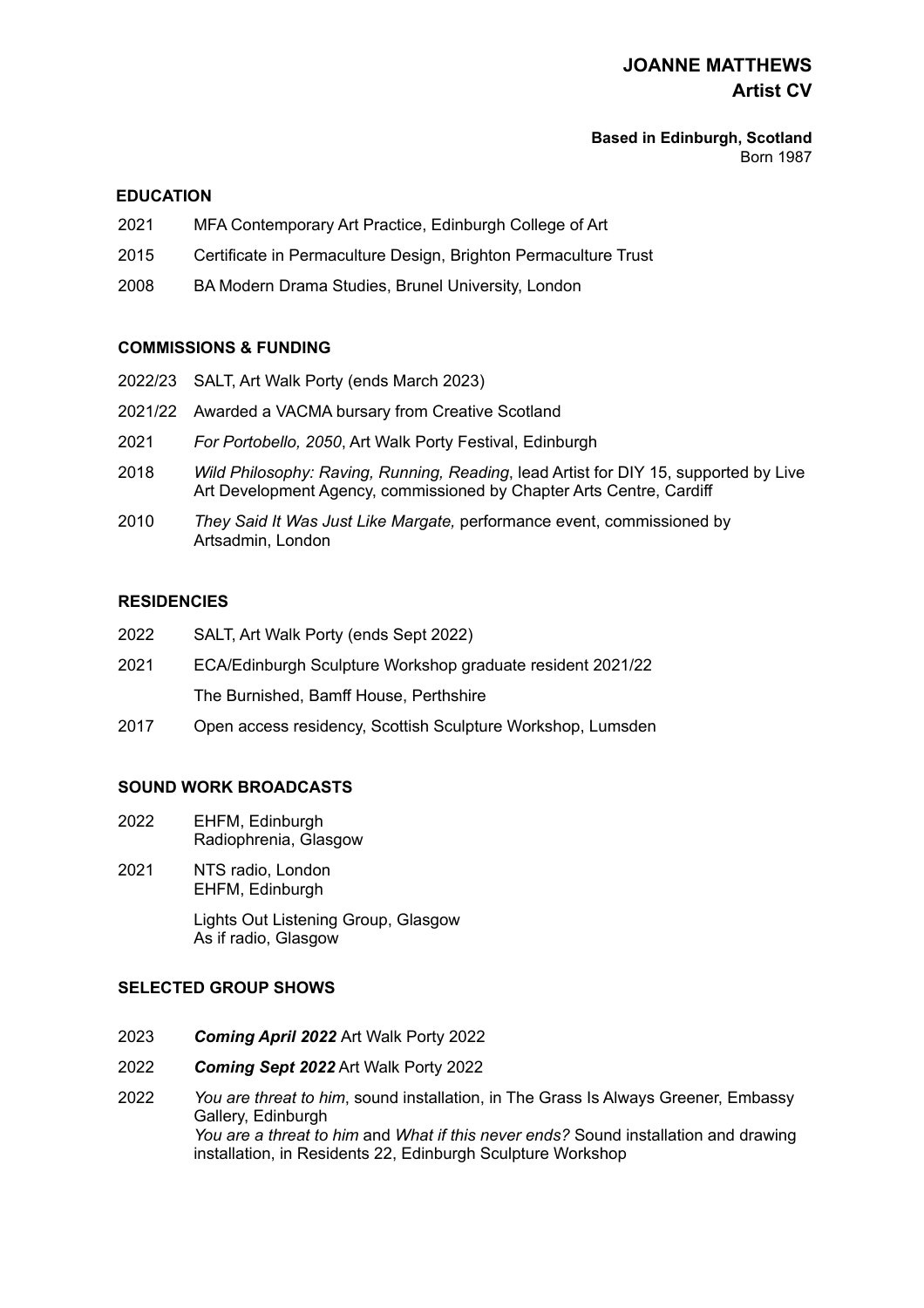2021 *Cosmological Starfish,* multi-channel sound installation, Edinburgh College of Art graduate show

Various works, Edinburgh College of Art graduate show, online

2020 *Murky Horizons*, sound piece, on the Lights House Listening Group, online

*The Mind's Eye Podcast*, podcast series, part of the Jeder Mensch Ein Künstler: Art & Open Learning Fair 2020 at Edinburgh College of Art

*Collaboration: Periparus Ater,* drawing installation, in A Continuation if Autumn, group show, Bobby Nivens' Palm House, Scottish Wildlife Trusts Johnstone Terrace Garden, Edinburgh

2019 *Undergrowth*, audio-visual installation with Scott Hunter, in Envelop group show, Tent Gallery, Edinburgh

> *Collaboration (with a Robin), d*rawing installation in By Leaves We Live group show, Tent Gallery, Edinburgh

- 2017 *Revisiting Marizy*, in Remembrance Day for Lost Species, online
- 2014 *Women in Punk*, sound piece at Beg, Borrow, Steal #4 Riot Grrrlz not Quiet Grrrlz at Dilston Grove, London
- 2013 *Women in My Life*, performance at Beg, Borrow, Steal #3 in Toynbee Studios, London
- 2009 *A Benchmark in Post-capitalism*, guerrilla artwork with Quantitative Teasing at 2 Degrees Festival, London

#### **FILM SCREENINGS**

2021 *When are you going to cut the grass?,* at the IUCN WCC Marseille

*When are you going to cut the grass?* and *A Garden of One's Own* at 'Planted', Art Walk Porty Hub, Edinburgh

2020 *When are you going to cut the grass?,* as part of the ECA Summer Programme 2020

*A Garden of One's Own*, short film, online in Garden Zine 2020 & Bob & Roberta Smith's zine library, The Pod, CCCA Coventry

#### **SELECTED PARTICIPANT**

- 2021 That's Governance, LADA DIY, led by Gordon Douglas, SSW, Lumsden
- 2018 Imagine 2020 Summer Lab: Art, Ecology & Possible Futures, invited artist, Artsadmin, London
- 2015 Break Down, Breakdown, led by Brett Bloom, Artsadmin, London

#### **WRITING ABOUT JOANNE'S WORK**

2021 *'Joanne Matthews' latest work moves beyond the romantic notion of the bucolic British landscape by investigating the eeriness in our coastline'* in The Tide online magazine, Aral Sea Productions